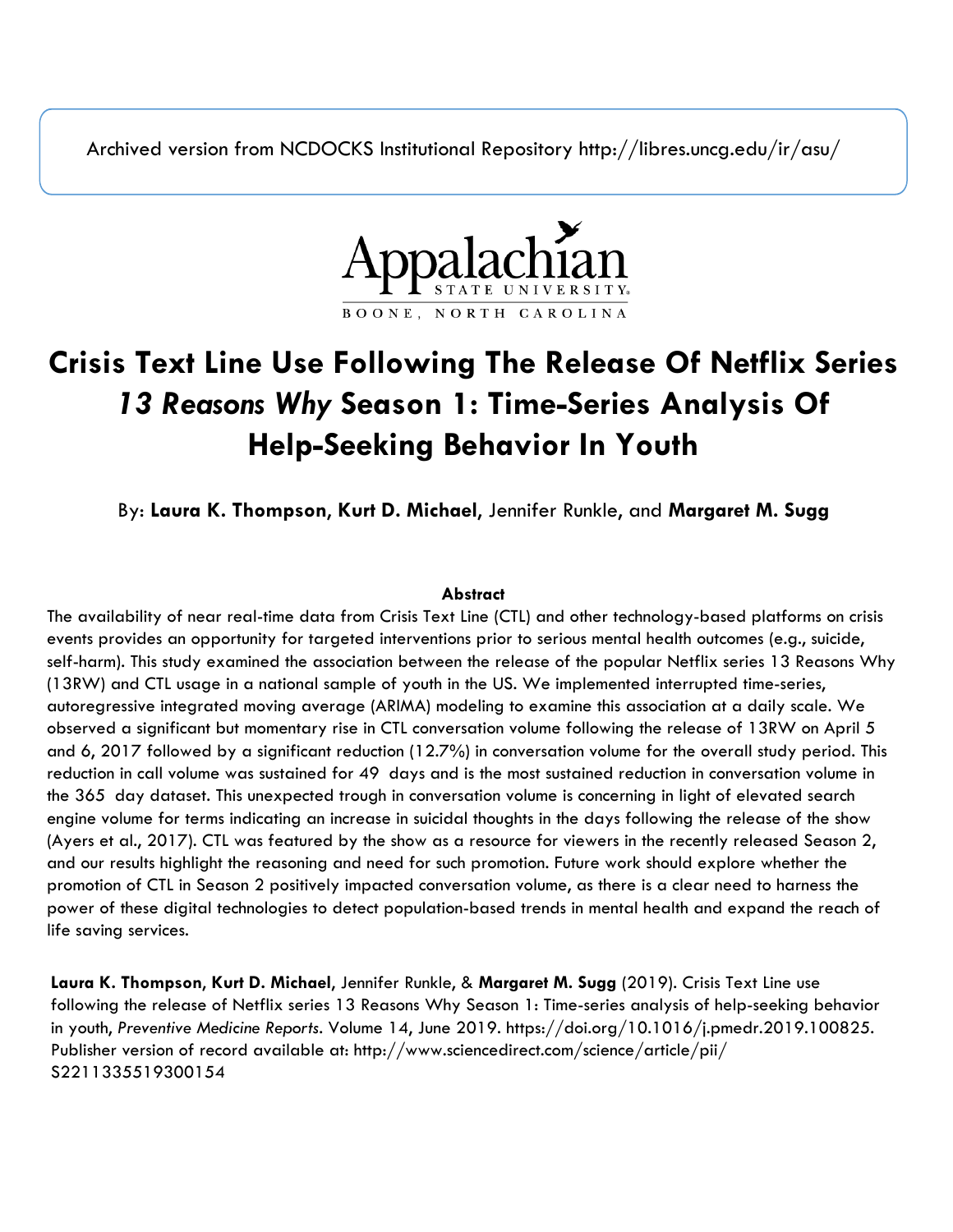

Contents lists available at [ScienceDirect](http://www.sciencedirect.com/science/journal/22113355)

## Preventive Medicine Reports



journal homepage: [www.elsevier.com/locate/pmedr](https://www.elsevier.com/locate/pmedr)

Short Communication

# Crisis Text Line use following the release of Netflix series 13 Reasons Why Season 1: Time-series analysis of help-seeking behavior in youth

L[a](#page-1-0)ura K. Thompson $^{\mathrm{a},*}$ , Kurt D. Mi[c](#page-1-3)hael $^{\mathrm{b}}$  $^{\mathrm{b}}$  $^{\mathrm{b}}$ , Jennifer Runkle $^{\mathrm{c}}$ , Margaret M. Sugg $^{\mathrm{a}}$ 

<span id="page-1-0"></span><sup>a</sup> *Department of Geography and Planning, Appalachian State University, P.O. Box 32066, Boone, NC 28608, United States of America*

<span id="page-1-2"></span><sup>b</sup> *Department of Psychology, Appalachian State University, P.O. Box 32066, Boone, NC 28608, United States of America*

<span id="page-1-3"></span><sup>c</sup> *North Carolina Institute for Climate Studies, North Carolina State University, 151 Patton Avenue, Asheville, NC 28801, United States of America*

#### ARTICLE INFO

*Keywords:* Crisis hotlines Suicide prevention 13 Reasons Why Crisis Text Line

#### ABSTRACT

The availability of near real-time data from Crisis Text Line (CTL) and other technology-based platforms on crisis events provides an opportunity for targeted interventions prior to serious mental health outcomes (e.g., suicide, self-harm). This study examined the association between the release of the popular Netflix series 13 Reasons Why (*13RW*) and CTL usage in a national sample of youth in the US. We implemented interrupted time-series, autoregressive integrated moving average (ARIMA) modeling to examine this association at a daily scale. We observed a significant but momentary rise in CTL conversation volume following the release of *13RW* on April 5 and 6, 2017 followed by a significant reduction (12.7%) in conversation volume for the overall study period. This reduction in call volume was sustained for 49 days and is the most sustained reduction in conversation volume in the 365 day dataset. This unexpected trough in conversation volume is concerning in light of elevated search engine volume for terms indicating an increase in suicidal thoughts in the days following the release of the show (Ayers et al., 2017). CTL was featured by the show as a resource for viewers in the recently released Season 2, and our results highlight the reasoning and need for such promotion. Future work should explore whether the promotion of CTL in Season 2 positively impacted conversation volume, as there is a clear need to harness the power of these digital technologies to detect population-based trends in mental health and expand the reach of life saving services.

#### **1. Introduction**

Prior research has demonstrated the utility of high-resolution data from twitter, Google search activities, and other social media platforms to monitor trends and identify shifts in population-level mental distress and suicidal ideation (e.g., [Gunn and Lester, 2013;](#page-4-0) [McClellan et al.,](#page-4-1) [2017\)](#page-4-1). [Ayers et al. \(2017\)](#page-4-2) reported that in the 19 days following the release of the popular Netflix series *13 Reasons Why* (*13RW*), Season 1, which dramatizes and graphically depicts the suicide of an adolescent, internet searches on suicide related topics increased (900k to 1.5 million) more than expected. The unexpected surge is not necessarily bad news, given that many of the queries were arguably for help seeking purposes ("suicide hotlines", "suicide prevention"). At the same time, a significant proportion of the spike in searches involved word combinations such as, "how to kill yourself." To the authors' knowledge, no studies have explored whether these same trends can be observed by

monitoring changes in national crisis intervention resource usage. The objective of this study was to address this gap by examining the temporal relationship between the release of *13RW*, Season 1, and Crisis Text Line (CTL) usage in a national sample of individuals (80% less than 22 years old) in the U.S. Results from this study will help inform much needed, targeted health interventions to prevent adolescent death by suicide. Suicide is now the second leading cause of death for youth between ages 10 and 24 ([CDC WISQARS, 2016\)](#page-4-3) and approximately 157,000 youth are treated each year for self-harm injuries across the U.S. ([CDC, 2017\)](#page-4-4).

#### **2. Data**

This study used CTL conversation counts from the top 10 percent of the most populous U.S. counties ( $n = 70,330$  total conversations). This number represents total conversations, and a single user may be

<https://doi.org/10.1016/j.pmedr.2019.100825>

Received 19 November 2018; Received in revised form 31 January 2019; Accepted 6 February 2019 Available online 08 February 2019 2211-3355/ © 2019 The Authors. Published by Elsevier Inc. This is an open access article under the CC BY-NC-ND license (http://creativecommons.org/licenses/BY-NC-ND/4.0/).

<span id="page-1-1"></span>*Abbreviations:* CTL, Crisis Text Line; 13RW, *13 Reasons Why*; ARIMA, autoregressive integrated moving average ⁎ Corresponding author.

*E-mail addresses:* [laura.k.thompson@ucdenver.edu](mailto:laura.k.thompson@ucdenver.edu) (L.K. Thompson), [michaelkd@appstate.edu](mailto:michaelkd@appstate.edu) (K.D. Michael), [jrrunkle@ncsu.edu](mailto:jrrunkle@ncsu.edu) (J. Runkle), [kovachmm@appstate.edu](mailto:kovachmm@appstate.edu) (M.M. Sugg).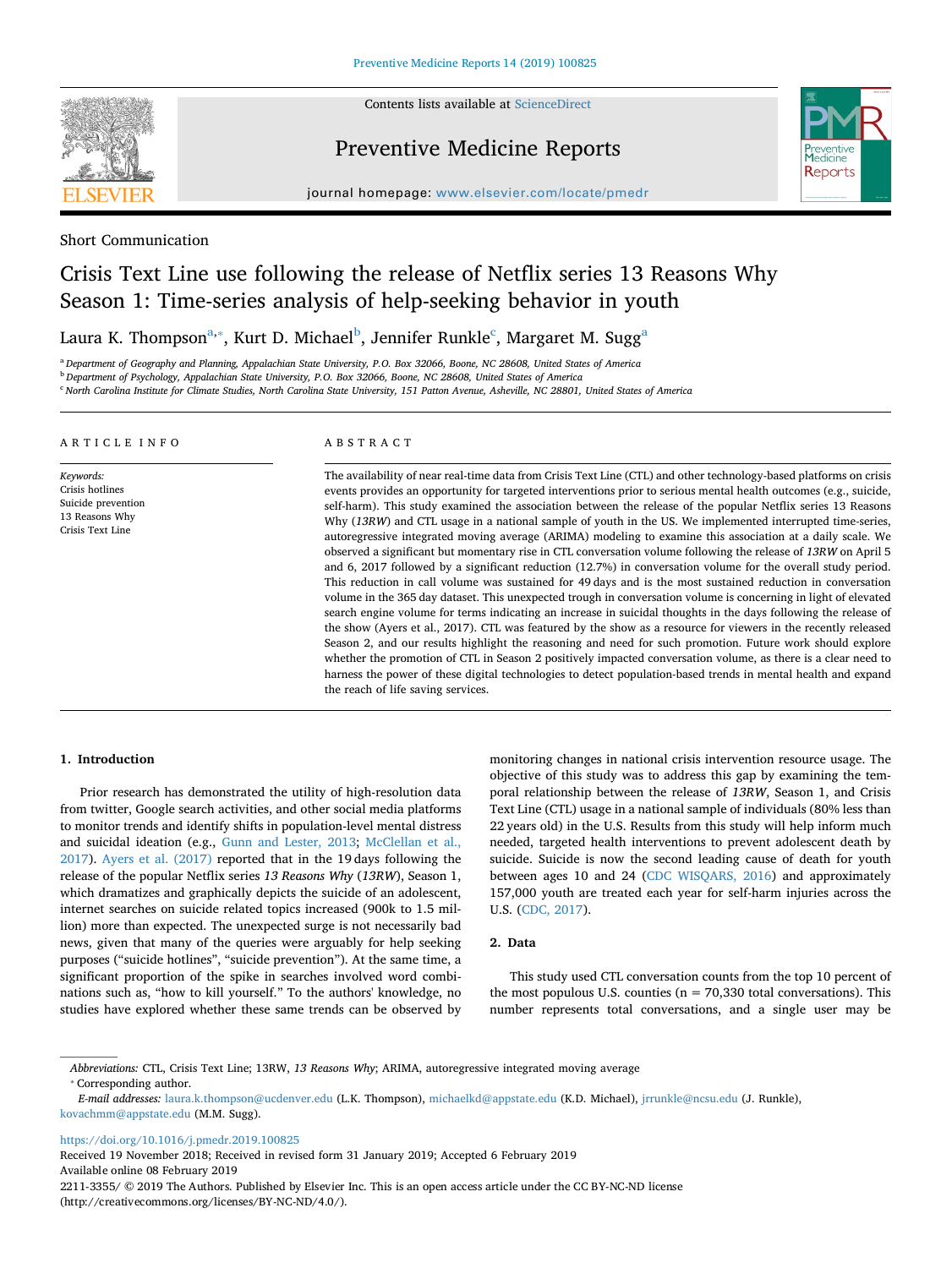#### <span id="page-2-0"></span>**Table 1**

Daily CTL conversation counts and ARIMA predicted counts following the release of 13RW (March 31, 2017). Prediction confidence intervals are provided along with the difference and percent difference between the predicted and observed CTL conversation counts.

| Date      | Conversation count | Predicted count | Lower 95% CI | Upper 95% CI | Difference | Percent difference |
|-----------|--------------------|-----------------|--------------|--------------|------------|--------------------|
| 3/31/2017 | 1234 <sup>a</sup>  | 983.0           | 808.8        | 1157.2       | 251.0      | 25.5%              |
| 4/1/2017  | 893                | 921.0           | 709.1        | 1132.9       | $-28.0$    | $-3.0%$            |
| 4/2/2017  | 1069               | 993.5           | 770.9        | 1216.2       | 75.5       | 7.6%               |
| 4/3/2017  | 1197               | 1075.2          | 843.0        | 1307.4       | 121.8      | 11.3%              |
| 4/4/2017  | 1220               | 1035.3          | 803.0        | 1267.5       | 184.7      | 17.8%              |
| 4/5/2017  | 1296 <sup>a</sup>  | 969.9           | 735.1        | 1204.6       | 326.1      | 33.6%              |
| 4/6/2017  | 1318 <sup>a</sup>  | 980.6           | 745.5        | 1215.6       | 337.4      | 34.4%              |
| 4/7/2017  | 983                | 976.3           | 732.5        | 1220.0       | 6.7        | 0.7%               |
| 4/8/2017  | 496 <sup>a</sup>   | 978.0           | 730.4        | 1225.6       | $-482.0$   | $-49.3%$           |
| 4/9/2017  | 561 <sup>a</sup>   | 977.3           | 724.3        | 1230.3       | $-416.3$   | $-42.6%$           |
| 4/10/2017 | 700 <sup>a</sup>   | 977.6           | 720.0        | 1235.2       | $-277.6$   | $-28.4%$           |
| 4/11/2017 | 773                | 977.5           | 715.1        | 1239.9       | $-204.5$   | $-20.9%$           |
| 4/12/2017 | 722                | 977.5           | 710.5        | 1244.5       | $-255.5$   | $-26.1%$           |
| 4/13/2017 | 649 <sup>a</sup>   | 977.5           | 705.9        | 1249.1       | $-328.5$   | $-33.6%$           |
| 4/14/2017 | $635^{\circ}$      | 977.5           | 701.5        | 1253.5       | $-342.5$   | $-35.0%$           |
| 4/15/2017 | 583 <sup>a</sup>   | 977.5           | 697.1        | 1257.9       | $-394.5$   | $-40.4%$           |
| 4/16/2017 | 617 <sup>a</sup>   | 977.5           | 692.7        | 1262.3       | $-360.5$   | $-36.9%$           |
| 4/17/2017 | 686 <sup>a</sup>   | 977.5           | 688.5        | 1266.6       | $-291.5$   | $-29.8%$           |
| 4/18/2017 | 725                | 977.5           | 684.2        | 1270.8       | $-252.5$   | $-25.8%$           |

<span id="page-2-1"></span><sup>a</sup> CTL (Crisis Text Line) observed conversation volume was significantly lower than predicted volume (alpha = 0.05).

represented in more than one conversation record. Daily conversation volume was only available for the most populous counties to protect the privacy of users from less populous locations. This study focused on a small window of time from January 15, 2017 to March 30, 2017. CTL does not capture demographic information on all callers; however, results from their optional surveys suggests that approximately 75% of CTL users are below 25 years old [\(Crisis Text Line, 2019](#page-4-5)). Because *13RW* dramatizes the trials and tribulations of high school students, the authors conjecture there is likely substantial overlap between CTL usership, which is predominantly used by youth, and *13RW* viewership. Year-end press releases from Netflix ranked *13RW* at the top of the 2017 list of shows that were binged watched for more than 2 h a day coupled with more than 3.5 million Twitter conversations discussing the series. The most active age demographic on Twitter are youth (age 18–29) who represent 40% of adult users [\(PEW, 2018](#page-4-6)). Even if this age group did not view *13RW*, there is potential for normalization and/or glorification of self-harm and suicide among young adult viewers due to unmoderated peer discussions ([Cooper Jr et al., 2018](#page-4-7), [Messina and](#page-4-8) [Iwasaki, 2011](#page-4-8)).

#### **3. Methods**

Interrupted time-series, autoregressive integrated moving average (ARIMA) modeling was implemented to examine the impact of the release of *13RW* on rates of daily CTL text use. ARIMA modelling is widely used to forecast time-series data and has recently been applied to mental health data to observe temporal trends in self-harm and suicidal ideation ([McClellan et al., 2017,](#page-4-1) [Ayers et al., 2017\)](#page-4-2). Expected conversation rates were forecasted using Hyndman and Khandakar's ARIMA algorithm in R version 3.4.4 (R Foundation, [Hyndman and](#page-4-9) [Khandakar, 2008](#page-4-9)) and the forecast package [\(Hyndman et al., 2018](#page-4-10)). *13RW* was released on March 31, 2017. Forecasted conversation rates for the subsequent nineteen days, March 31, 2017 through April 18, 2017, were predicted using conversation rates from January 15, 2017 to March 30, 2017. These time frames were selected based on those used by Ayers et al., and were chosen to avoid any interaction with Aaron Hernandez's suicide on April 19, 2017 (2017). However, based on the presence of an ongoing trend in reduced volume, the present study chose to extend the forecast through May 18, 2017. The ARIMA (p,d,q) model parameters were specified using autocorrelation and partial autocorrelation function (ACF and PACF) values to identify recurrent lags. The (p,d,q) parameters correspond to the memory of the

preceding observations (p), the number of times the series must be differenced to achieve the assumption of stationarity (d), and the memory of preceding random shocks (q) ([Runkle et al., 2012\)](#page-4-11). Due to the short time period considered, seasonality was not included in the model. The temporal window was determined to be stationary, a requirement for ARIMA analysis, after differencing  $(d = 1)$  using the Augmented Dickey-Fuller Test in the *tseries* package (p < 0.05) ([Trapletti and Hornik, 2018](#page-4-12)). Inspection of the final ARIMA model (1,1,7) indicated no correlation and normal distribution of residuals. In addition, the Box Ljung test indicated non-zero autocorrelation (pvalue = 0.57), demonstrating proper model fit.

#### **4. Results**

We observed a significant, but brief rise in CTL conversation volume on April 5 and 6, subsequent to the release of *13RW*. This increase was followed by a much more substantial and significant reduction (12.7%) in conversation volume for the overall study period ([Table 1](#page-2-0), [Fig. 1](#page-3-0)A). When the study period was extended through May 18, this trough continued ( $n = 49$  days) with 32 days having significantly lower conversation volume for an overall 29.5% reduction in CTL conversation counts. Daily CTL usage from August 2016 to August 2017 further highlights this uncharacteristic reduction in volume following the release of *13RW* [\(Fig. 1](#page-3-0)B). Further examination of monthly trends of CTL conversations specifically related to suicidal thoughts also exhibited a similar decline during this same period (e.g., April–May), confirming a potential decline in support-seeking behaviors for suicidal thoughts via CTL following the release of *13RW.*

#### **5. Discussion**

Near real-time data from CTL and other technology-based platforms on crisis events provides an opportunity for targeted interventions prior to serious mental health outcomes. Our analysis provides new evidence of associations between youth reactions to media portrayals of suicide and CTL usage following the release of *13RW*. Several hypotheses might explain this trough. Perhaps, as the show's producers hoped, individuals were having conversations within their existing social network, potentially reducing the need for supplemental support resources. However, the increase in Google search queries for suicidal ideation and hotline resources following the release of *13RW* suggests this is unlikely [\(Ayers et al., 2017\)](#page-4-2). Instead, this decline may have occurred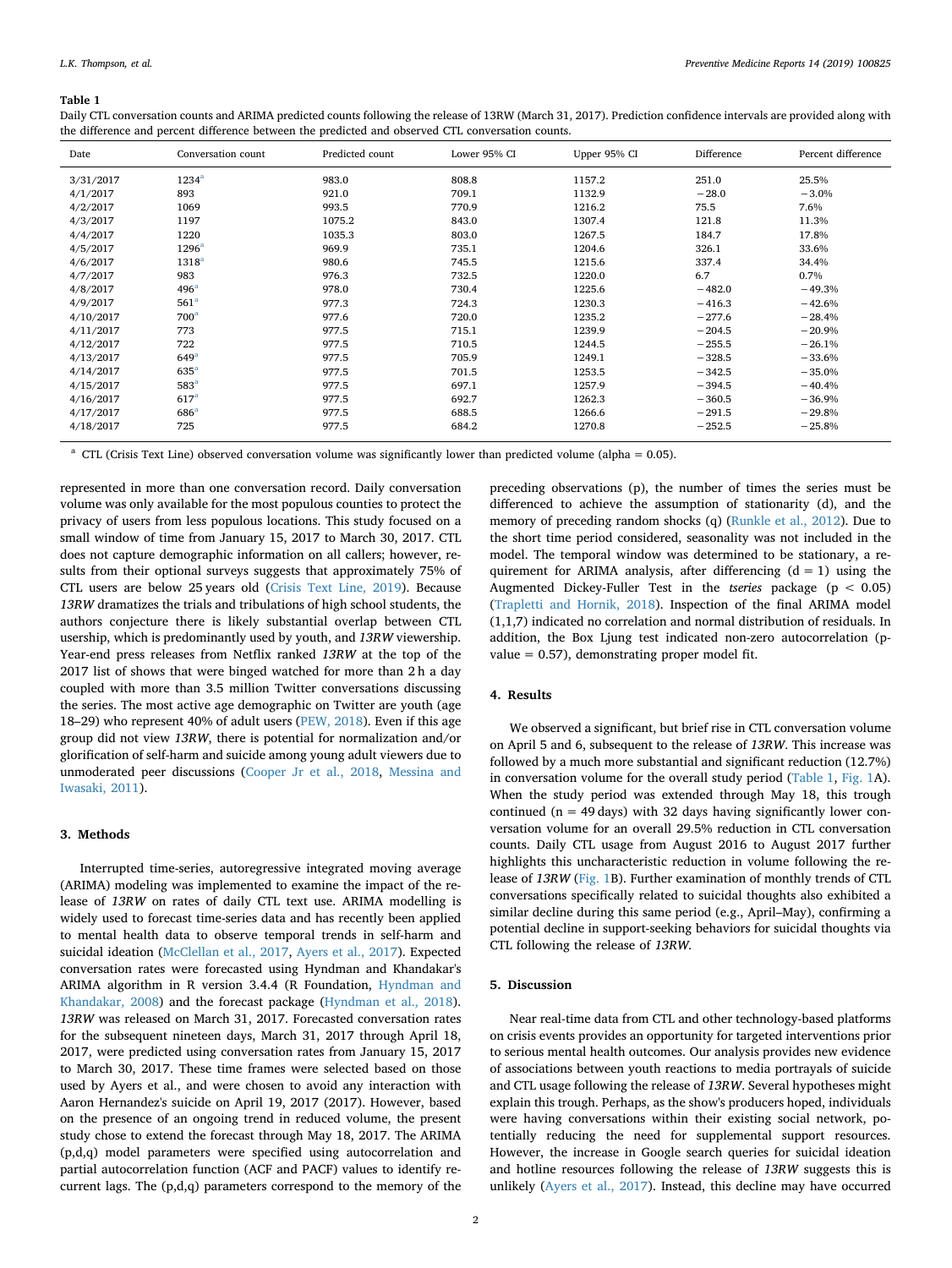<span id="page-3-0"></span>

**Fig. 1.** [A] Daily CTL conversation volume before and after the release of *13RW*. Predicted conversation volume was based on conversation counts from January 15 through March 30. [B] Daily CTL conversation volume from August 2016 through July 2017. We observed the highest peak in CTL conversations for our study period following the 2016 presidential election.

due to the absence of CTL in Google searches mentioning suicide. The authors performed an independent Google search using terms such as "suicide prevention", "crisis intervention", and "crisis resources" and CTL was not captured in the first or second key word searches (i.e., 4–5 pages), but did appear on the 2nd page of the "crisis resource" search. Youth searching for suicide resources on Google may not have been made aware of CTL based on our preliminary searches. Our findings are significant in light of other recent data where unexpected increases in admissions for suicidal patients between 4–18 years-old were reported for the months following the release of *13RW* ([Cooper Jr et al., 2018](#page-4-7)). In an even more granular analysis, [Hong et al. \(2018\)](#page-4-13) interviewed 87 youth during an emergency department psychiatric visit, approximately half (41) of whom watched at least 1 episode of Season 1. Of the youth who watched at least 1 episode, 21 reported that watching *13RW* "increased their own risk of suicide to some degree" (p. 4). In addition, youth who had higher levels of depressive symptoms were more likely to report negative reactions to the series and to identify with Hannah, the lead character in *13RW* who dies by suicide. Though these data are far from proof that watching *13RW* uniformly induces suicide risk, when coupled with the data presented here, it should serve as a call to action for researchers and clinicians alike to make crisis intervention

resources like CTL more visible and available than ever before, especially for youth who might be more vulnerable or at heightened risk for a suicide attempt. Indeed, a major limitation of our study is that we did not have information on actual suicide and/or attempt rates during the study period. However, the interrupted time-series study design is a robust strategy for evaluating population-level health impacts of an unplanned event (e.g., infectious disease outbreak, [Bernal et al., 2017](#page-4-14)). We only know that other than a brief, 2 day increase in CTL usage, helpseeking via this resource declined significantly and unexpectedly shortly after Season 1 was released. In essence, the observed trough represents potential lost opportunities for intervention and prevention of death by suicide using CTL.

Interestingly, CTL was selected as a primary crisis resource and promoted prominently prior to and during the release of Season 2 on May 18, 2018. Future research should explore whether this enhanced promotion increased usage of CTL in the days following the release of Season 2. More generally, steps should be taken to increase the visibility and accessibility of CTL and other resources in the context of search engine queries geared towards help-seeking behavior and suicide prevention in adolescents and young adults.